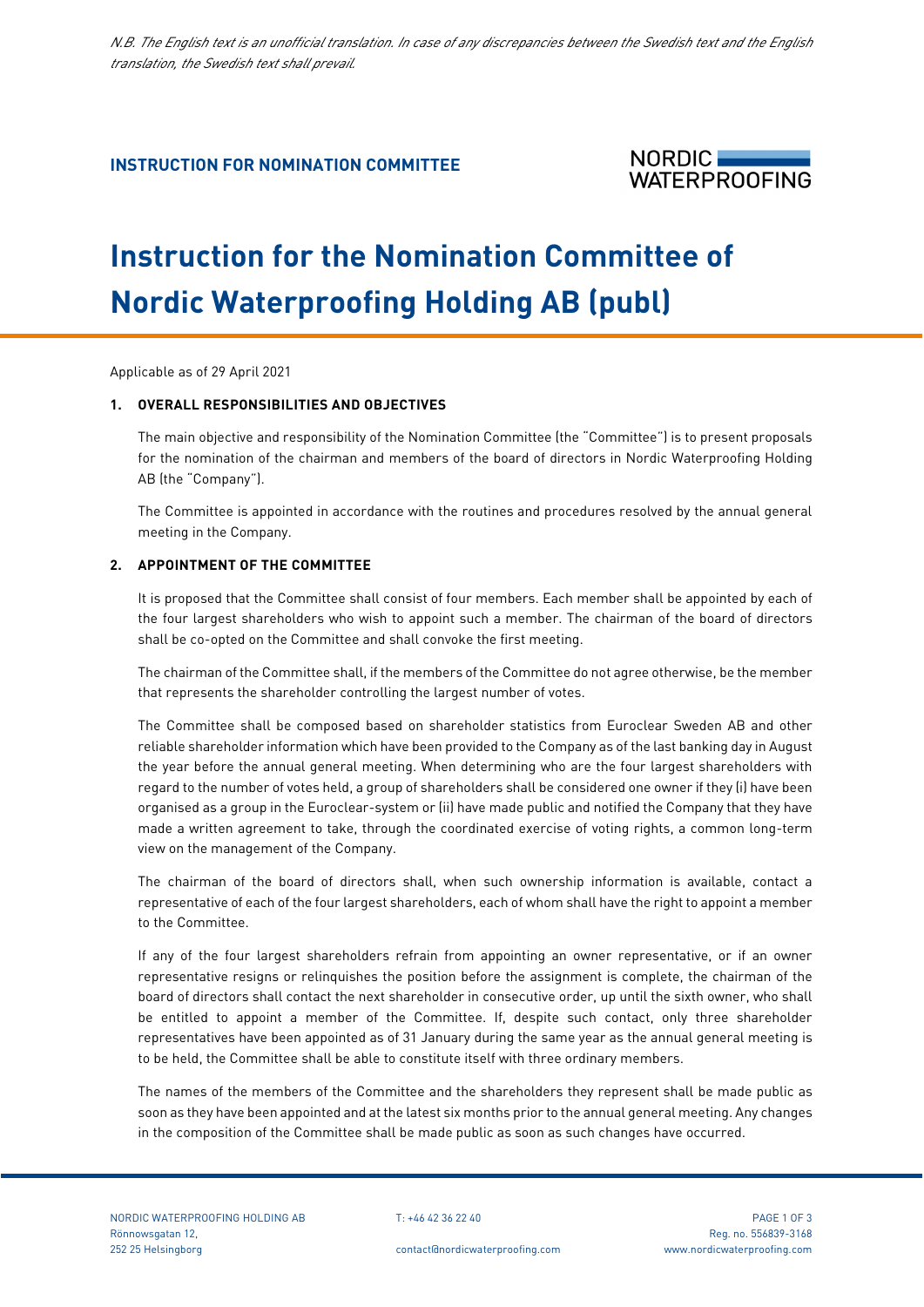If, during the mandate period of the Committee, one or more of the shareholders having appointed a representative to the Committee no longer is among the four largest shareholders with regard to the number of votes held, the representatives appointed by these shareholders shall resign, and the shareholder or shareholders who then are among the four largest shareholders with regard to the number of votes held, may appoint their representatives. Unless there are special circumstances, no changes shall be made in the composition of the Committee if the change occurs later than three months prior to the annual general meeting.

A shareholder that has become one of the four largest shareholders on account of a more significant change in the number of votes held later than three months prior to the annual general meeting shall, however, be entitled to appoint a representative who shall be invited to participate in the Committee's work as a co-opted member.

A shareholder who has appointed a representative as a member of the Committee has the right to dismiss such member and appoint a new representative as a member of the Committee.

The mandate period for the Committee shall be for the period until a new Committee has been appointed.

The Committee shall, when performing its duties, fulfil the tasks that otherwise rest upon the Committee under the Swedish Code on Corporate Governance ("the Code"). The Company shall, upon request of the Committee, provide personnel resources – such as a secretary function – to the Committee to facilitate its work. If needed, the Company shall also pay reasonable costs for external consultants that the Committee deems necessary in order for the Committee to be able to fulfil its assignment.

#### **3. DUTIES**

The Committee shall:

- Evaluate to what extent the board of directors satisfies requirements based on the Group's business, future development and independence criteria, i.a. by reviewing the results from the board of directors' evaluation.
- Establish requirement profiles for the members of the board of directors.
- Evaluate the appropriate number of members of the board of directors.
- Prepare and submit proposals regarding the chairman and other members of the board of directors, proposal regarding fees and other compensation for the chairman and each of the directors as well as remuneration for committee work.
- Prepare and submit a proposal regarding the election of auditor and auditor's fees.
- Prepare and submit a proposal regarding the chairman of the annual general meeting.
- Submit its proposals to the Company in such a time that they can be included in the notice to the annual general meeting and at the same time be presented on the Company's website.
- Provide an account of how the Committee has performed its work and a statement explaining its proposals regarding the board of directors with regard to the requirements concerning the composition of the board of directors contained in the rules of the Code so that this statement can be presented on the Company's website.
- Present and elaborate on its proposals at the annual general meeting, taking the rules of the composition of the board of directors contained in the Code into account.
- To the extent deemed necessary, prepare and submit proposals regarding amendments of this Instruction for the Committee.